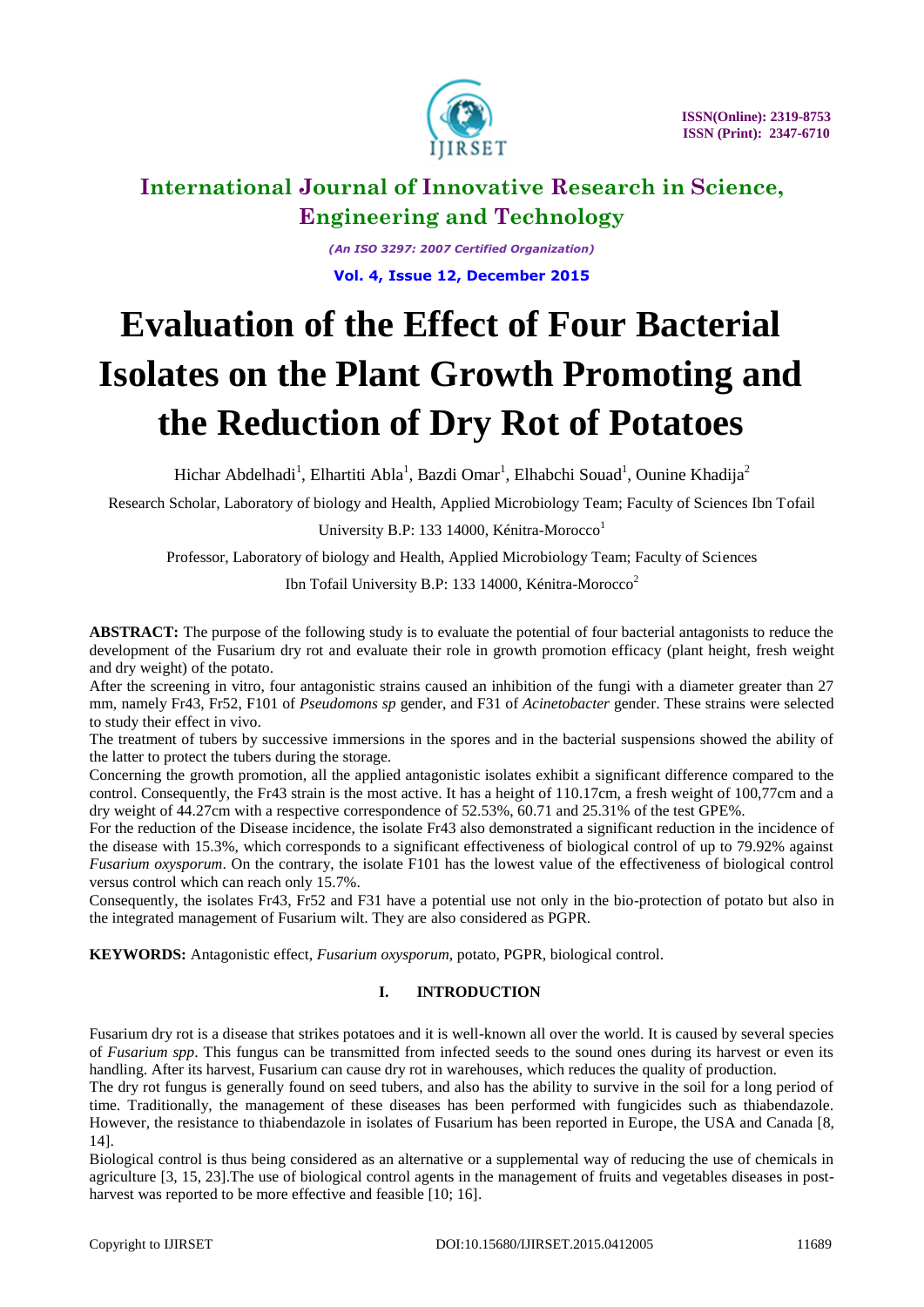

*(An ISO 3297: 2007 Certified Organization)*

#### **Vol. 4, Issue 12, December 2015**

In this situation, the research raises new and effective methods of controlling the dry rot of potato. Eighteen bacterial strains belonging to the genera Pseudomonas, *Enterobacter* and *Pantoea* are consistently responsible to inhibit the dry rot of potato vis-à-vis three different strains of *F. sambucinum* [17].

This chapter aims partly at assessing the antagonistic power of the three strains of Pseudomonas and one *Enterobacter* vis-à-vis the *Fusarium spp* (causative agent of dry rot of potato) and partly testing the effects of these bacterial strains to stimulate growth of the potato plant.

#### **II. MATERIALS AND METHODS**

### **1. Materials**

Based on the tests of microbiological characterization and screening criteria of the beneficial strains, in particular, the antagonistic activity in vitro, four strains of the genus *Acinetobacter* and *Pseudomons* sp (Fr43, Fr52, F101 and F31) were selected from a collection of 310 bacterial strains. These strains showed significant powers in the action of biocontrol in vitro [7].

The *Fusarium oxysporum* used in this study comes from the Laboratory of Botany and Plant Protection, Morocco Kenitra [24].

#### **2. Tuber coating technique**

This technique involves the disinfection the variety of potatoes tubers variety "Desiree" according to the method described by [11]. Then they are washed with tap water, disinfected in a bath for a time of 10 min, rinsed with sterile distilled water and finally dried.

The treatment of tubers is performed as follows:

- Tubers are immersed in a spore suspension of  $10^4$  spore / ml for 30 seconds, then dried and stored in a sterile plastic bag. This step is considered as the control.

- In the second step, the tubers are first immersed in a bacterial suspension for 30 seconds, dried, coated with a few ml of spore suspension, and at the end dried and stored in a sterile plastic bag.

The tubers treated in two stages were stored at  $4^{\circ}$  C for 60 days. During the last 15 days, they were incubated at room temperature.

#### **3. Tests of antagonism in situ**

After the tests of antagonism in vitro, the tests of antagonism in situ were conducted to verify the effectiveness of bacterial isolates to protect the potato against early attacks of *Fusarium oxysporum* and growth promotion efficacy of the potato.

The used soil was sterilized and the tubers were disinfected as described above. The potatoes inoculated by immersion in 9 ml of bacterial suspension (Fr43, Fr52, F101 and F31) of 108 cells / ml were as follows: some were planted in pots containing sterile soil, and the control receives a disinfected tuber; the others were inoculated into 1 ml of spore suspension (104 spores / ml) of *Fusarium oxysporum* before being planted into the sterile soil. The control of this final stage receives a tuber treated solely with spore suspension of 1 ml (104spores / ml) [22]. Subsequently, the second point of the antagonist was performed one week after the plantation.

The pots were placed in a greenhouse and maintained at 23, 60% of humidity and a photoperiod of 12 hours in order to promote the growth and development of the disease. Plants were regularly irrigated with sterile water.

Each treatment was performed in four replicates. All treatments were distributed in a randomized position to avoid any positional effect on plant growth.

#### **4. Notation results**

The potato plants were monitored for the development of the disease for eight weeks. Disease incidence was evaluated using the scale varying from 0 to 4 [13]. According to this index, two parameters were estimated as follows [21]: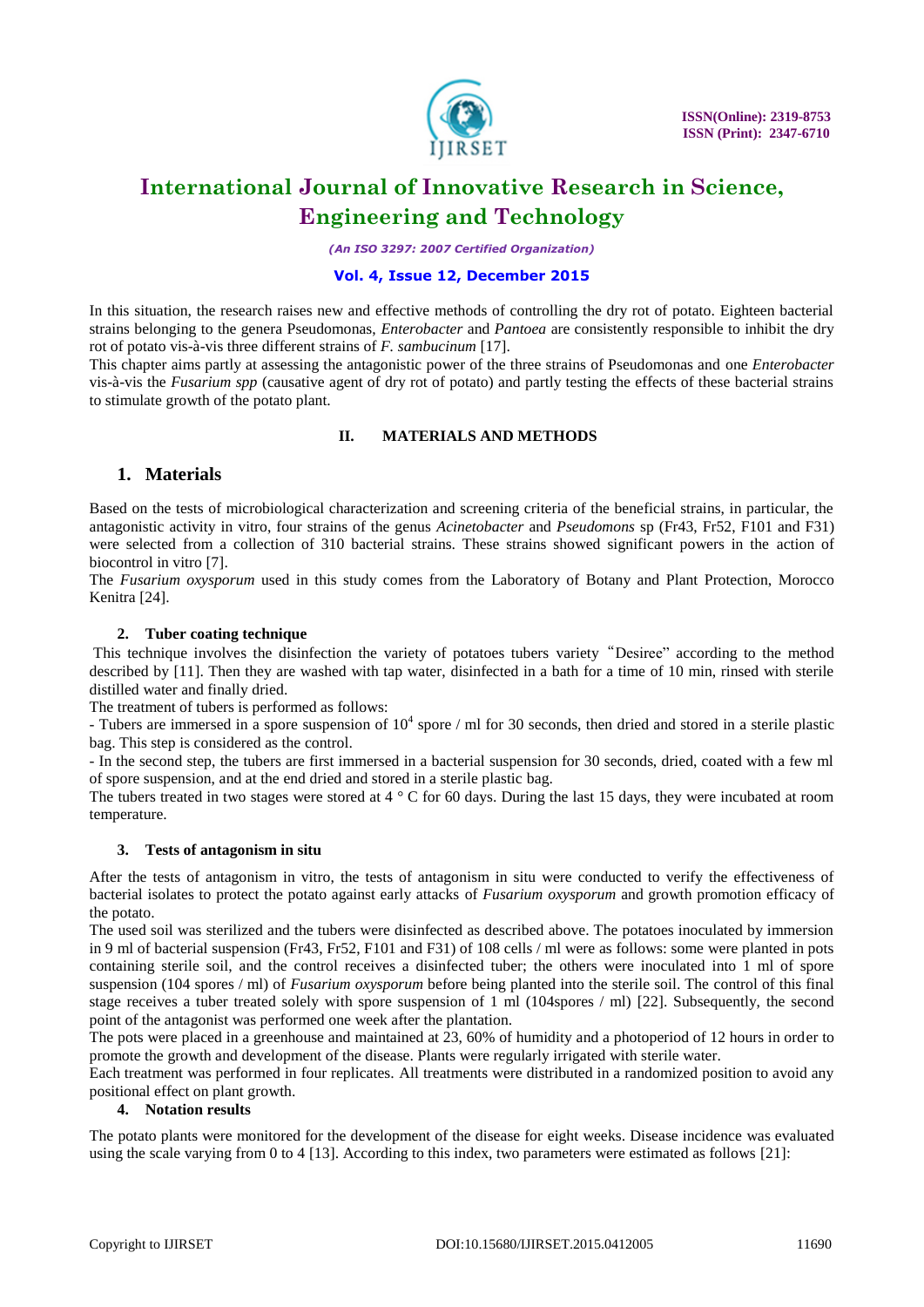

*(An ISO 3297: 2007 Certified Organization)*

#### **Vol. 4, Issue 12, December 2015**

(Disease index x number of diseased plant in this index)

Disease incidence  $(\%) =$   $\qquad$ (Total number of plants investigated x the highest disease index)

**Biocontrol efficacy (%) =** [(Disease incidence of control - Disease incidence of antagonist treated group) / (Disease incidence of control)] x 100.

### **5. The evaluation of the growth parameters**

The plants of potato were harvested and their growth was evaluated by measuring the following parameters: weight of the fresh material, the weight of dry matter of plants after drying at 60  $\degree$  C for 72 h and the height of the plant. In addition, growth promotion efficacy (GPE) was calculated to show the relative effect of the antagonistic isolates on plant growth compared to the two control treatments by the following formula [2]:

**GPE**  $(\% ) = [(GT - GC) / GC] \times 100$ : GT; growth parameter in the treated antagonist group, and GC; growth parameter in the control group.

#### **6. Statistical analysis:**

The GenStat software was used for data analysis. Mean comparisons were conducted using a Least Significant Difference (LSD) test ( $P < 0$ , 05).

#### **III. Results**

Following our previous study that allowed us to retain four bacterial strains having a strong antifungal activity including Fr43, Fr52, F101 of *Pseudomons sp* gender, and F31 of *Acinetobacter* gender [7], we will demonstrate the ability of these antagonistic isolates to protect the tubers of dry rot during the storage, growth promotion efficacy of the potato and the effectiveness of biological control.

The protective action of Fusarium dry rot in storage was tested by coating the potato tubers with mycelium in both the absence and the presence of the bacterial suspensions. Figure 1 shows that the bacterial strains Fr41, Fr52, F101 and F 31 are able to protect potato tubers against *Fusarium oxysporum*.



**Figure 1:** the ability of bacteria is protecting the tubers against *Fusarium oxysporum* in the storage. **Ch:** control treated with a fungal suspension of *Fusarium oxysporum*, **T:** untreated control, Fr52, Fr43, F101, F31: bacteria and the fungal suspension of *Fusarium oxysporum*.

#### **1. Growth promotion**

**Table 1:** Effect of application of antagonistic bacterial isolates and Fusarium oxysporum on the height and weight of fresh and dried potato plants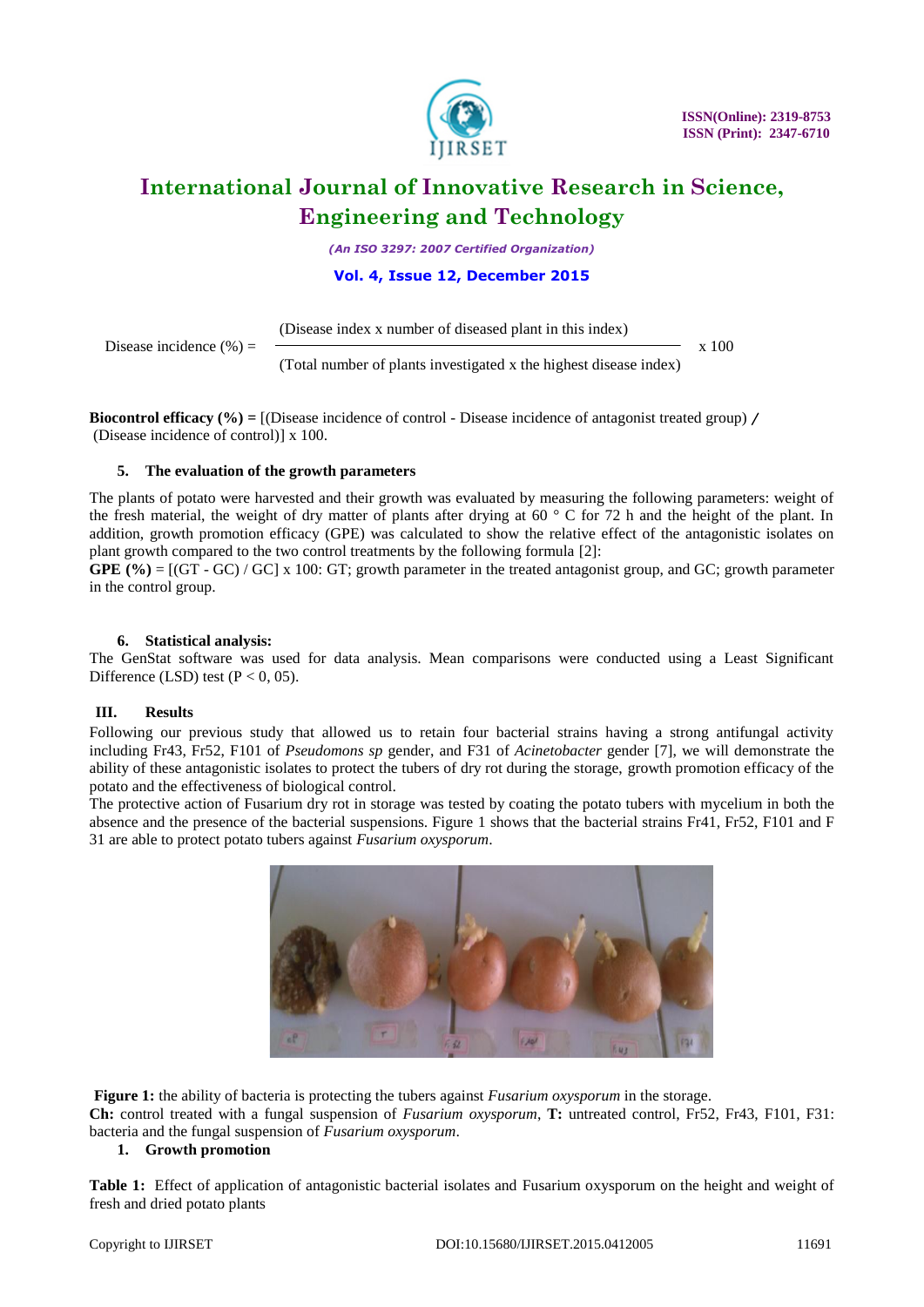

 **ISSN(Online): 2319-8753 ISSN (Print): 2347-6710**

## **International Journal of Innovative Research in Science, Engineering and Technology**

*(An ISO 3297: 2007 Certified Organization)*

**Vol. 4, Issue 12, December 2015**

Mean followed by the same letter within a column are not significantly different as determined by the LSD test ( $p <$ 0.05).

According to the results shown in table 1 and figure 2, we noted that all the antagonistic isolates applied in the stimulation of growth show a significant difference between the treatments concerning the height, fresh weight and dry weight of potato. Accordingly, the highest values of all the measured parameters compared to the control were recorded in the treated plants with the isolate Fr43, Fr52 and F31 whose height was 110.17cm, 103.9cm, and 100,68cm respectively, with a correspondence of 52.53%, 43.84% and 39.38% of the test GPE%. Concerning the fresh weight, we respectively found 100.77g, 95.6g and 90,05g with a PEG of 60.71%, 52.47% and 43.62%. On the contrary, the plants' dry weight was 44.27 g, 42.5g and 39.03g respectively in the strains Fr43, Fr52 and F31, and their GPE was respectively 25.31%, 20.30% and 10.47%.

**Figure 2:** Effects of antagonistic bacteria on the growth of potato plants of after eight weeks of inoculation



|             | Plant's height (cm) |        | fresh weight $(g)$ |        | $\mathbf{dry}$ weight $(g)$ |        |
|-------------|---------------------|--------|--------------------|--------|-----------------------------|--------|
| treatment   | Mean                | GPE(%) | Mean               | GPE(%) | Mean                        | GPE(%) |
| Fr43        | $110,17\pm0,86a$    | 52,53  | $100,77 \pm 0,71a$ | 60,71  | $44,27 \pm 1,27a$           | 25,31  |
| Fr52        | $103,9 \pm 0,38b$   | 43,84  | $95,6 \pm 0,41$    | 52,47  | $42,5 \pm 0,55b$            | 20,30  |
| <b>F31</b>  | $100,68 \pm 1,38c$  | 39,38  | $90.05 \pm 1.92c$  | 43,62  | $39.03 \pm 0.88c$           | 10,47  |
| <b>F101</b> | $78,73 \pm 0.78$ d  | 8.99   | $75.4 \pm 0.94$ d  | 20.25  | $38,13\pm0.97d$             | 7,92   |
| T           | $72,23 \pm 1,05$ g  |        | $62.7 \pm 1.44h$   |        | $35,33 \pm 1,06$ fg         |        |

Table 2: Disease incidence and biocontrol efficacy of treatments with four isolates Fr52, Fr43, F101 and F31 against *Fusarium oxysporum*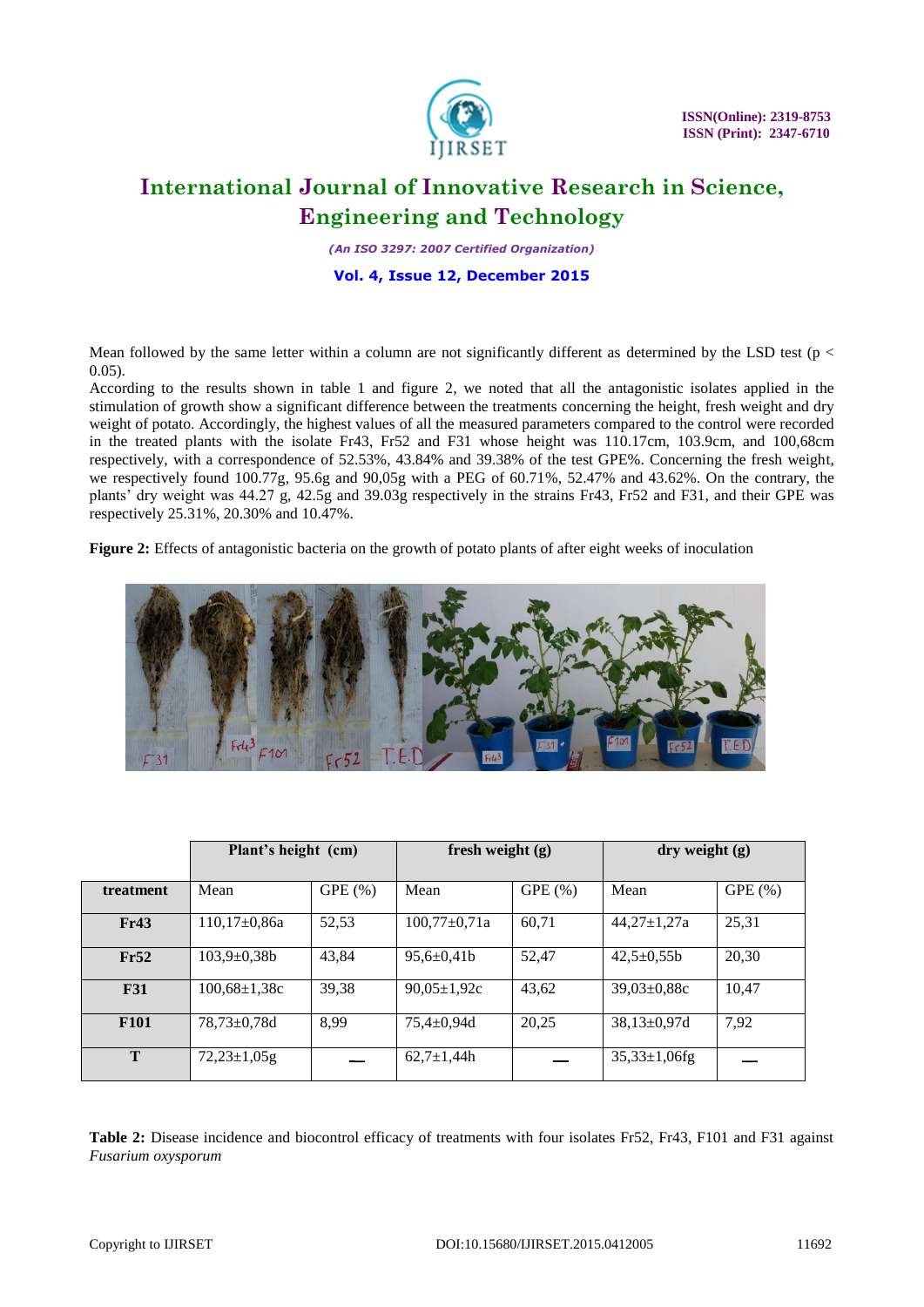

*(An ISO 3297: 2007 Certified Organization)*

#### **Vol. 4, Issue 12, December 2015**

#### **2.The evaluation of the disease**

Mean followed by the same letter within a column are not significantly different as determined by the LSD test ( $p <$ 0.05); the data represent the average of the experiment with four replicates each.

Table 2 show that all the antagonistic isolates are significantly different compared to the control. Consequently, the Fr43 isolate presents a significant reduction in the incidence of the disease at 15.3%, and its value of the Biocontrol efficacy is higher up to 79.92% against *Fusarium oxysporum*. However, the F101 isolate has the highest incidence of the disease and the lowest value of the Biocontrol efficacy compared to the control is respectively with 64.31 % and 15.7%.

| <b>Treatment</b> | Disease incidence $(\% )$ | Biocontrol efficacy $(\% )$ |  |
|------------------|---------------------------|-----------------------------|--|
| $\mathbf T$      | $76.31 \pm 1.91a$         |                             |  |
| $Fs + F101$      | $64,31\pm0.79a$           | $15.7 \pm 1.29c$            |  |
| $Fs + F31$       | $47,71 \pm 0,79b$         | $37.46 \pm 0.61b$           |  |
| $Fs + Fr52$      | $51,46 \pm 0.67$          | $32.51 \pm 2.45b$           |  |
| $Fs + Fr43$      | $15,3 \pm 0,41c$          | $79.92 \pm 0.98a$           |  |

#### **Figure 3:** Effect of bacterial isolates on disease development



#### **IV. DISCUSSION**

The testing of antagonism with tubers' coating showed the protective capacity of *pseudomons sp* (FR52, FR41, and F101) and *Acinetobacter* (F31) towards the *Fusarium oxysporum*. This protection has resulted in the reduction of Fusarium dry rot and symptoms' severity compared to the control. These results are in agreement with [18], who have selected three bacterial strains of the genus Pseudomonas, *Enterobacter* and *Pantoea*. The latter have the inhibitory capacity of the dry rot Fusarium when they were tested against the three strains of *Fusarium sambucinum* in a test on the potato tuber.

Slininger & al.[19] also showed that the *Enterobacter Cloacae* and *Pseudomonas fluorescens* has the power to inhibit the late blight and the pink rot of potatoes in the storage conditions. Moreover, the tests of antagonism of these four strains in situ towards *Fusarium oxysporum* have also demonstrated a similar effect to that of the coating of the tubers.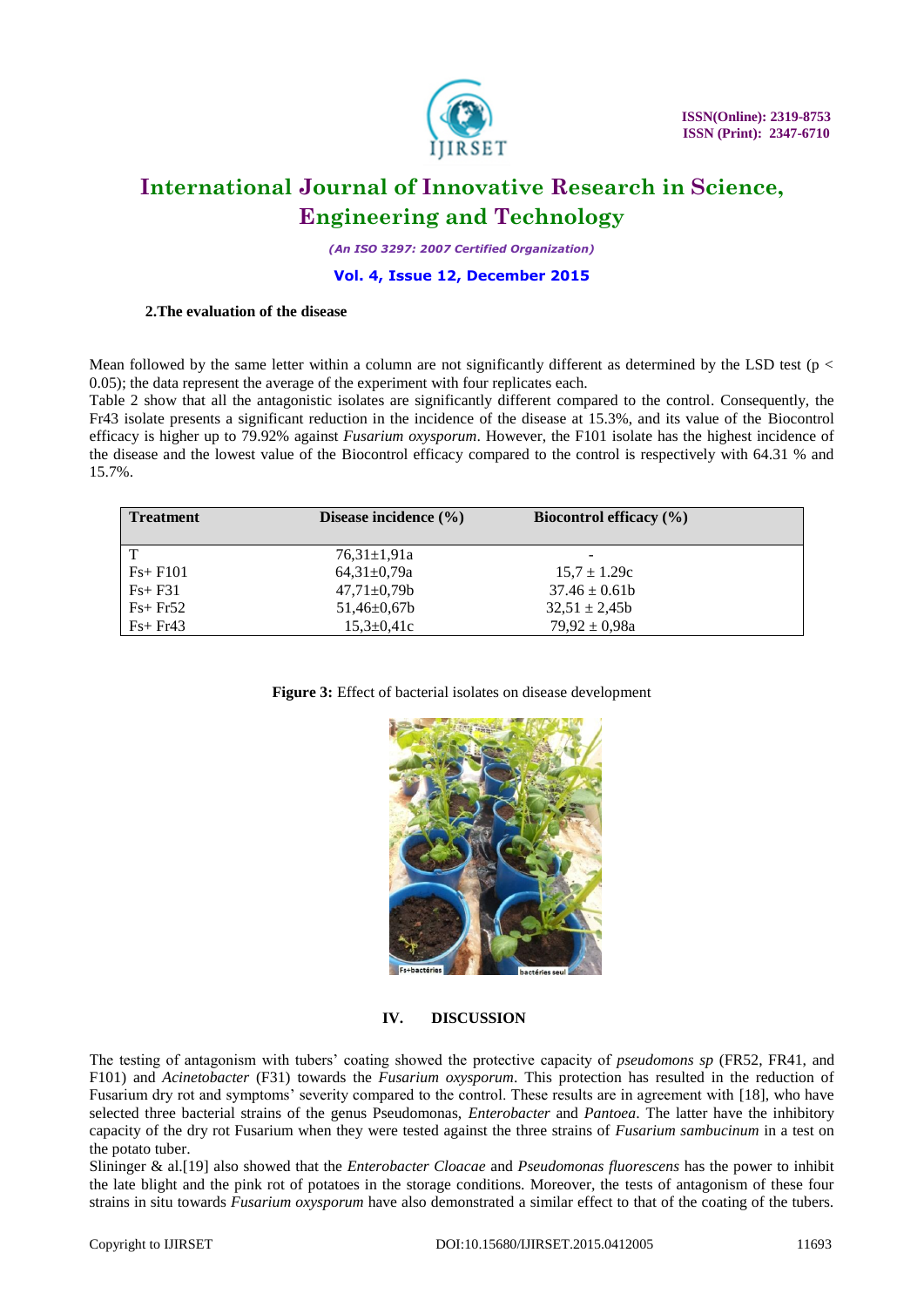

*(An ISO 3297: 2007 Certified Organization)*

#### **Vol. 4, Issue 12, December 2015**

This action resulted in reducing the Disease incidence of the plants and the Biocontrol efficacy. Moreover, the plants treated with these four strains showed significantly higher values of the height and the bio-mass of potato plants (fresh and dry weight) compared to the control except the F101 strain that has a less significant effect compared to the control.

Some previous works are in agreement with our study including Aliye  $\&$  al. [1] who reported the antagonist activity of *P. fluorescens* PF20 and PF9 in vivo into sterile soil. Indeed, these bacteria are causing the reduction of wilting, increasing the biomass of potato plants, and reducing significantly the pathogenic disturbances.

Some earlier studies have also reported that actinomycetes and fluorescent Pseudomonas spp show an antagonistic activity against bacteria and phytopathogens plants [4, 6, 5]. This antagonist activity may be due to the antibiosis or the production of factors of plant growth, or both. This result is in agreement with that of Manulis [12] and Igarashi [9] who has shown that several species of *Streptomyces* secrete the three-indole acetic acid (IAA) once fed with Ltryptophan, which improves the plant growth.

#### **V. GENERAL CONCLUSION**

From these results we can conclude that the four tested bacterial strains have a potential in protecting and stimulating the growth of the potato in greenhouse conditions. However, further testing is still necessary to study their mode of action and confirm their effectiveness in open air conditions

#### **REFERENCES**

- [1] N.Aliye, C.Fininsa and Y.Hiskias,. Evaluation of rhizosphere bacterial antagonists for their potential to
- bioproject potato (Solanum tuberosum) against bacterial wilt (Ralstonia solanacearum). Bio. Contr. 47: 282-288, 2008.
- [2] AA. Almoneafy, GL .Xie, WX .Tian, LH .Xu, GQ .Zhang and M. Ibrahim Characterization and evaluation
- of Bacillus isolates for their potential plant growth and biocontrol activities against tomato bacterial wilt. Afr. J. Biotechnol.11(28): 7193- 7201,2012
- [3] LA. De Weger, , A. J. van der Bij, L. C. Dekkers, M. Simons, C. A. Wijffelman, and B. JJ. Lugtenberg. Colonization of the rhizosphere of crop plants by plant-beneficial pseudomonads. FEMS
- [4] El Albyad MS, el Sayed MA and AR el Shanshoury Effect of culture conditions on the antimicrobial activities of UV-mutants of Streptomyces corchorusii and Streptomyces spiroverticillatus against bean and banana wilt pathogens. Microbiol. Res.; 151:201–211, 1996
- [5] Götz M, Gomes NCM, Dratwinski A, Costa R, Berg G, Peixoto R, Mendonça-Hagler L and K Smalla Survival of gfp-tagged antagonistic bacteria in the rhizosphere of tomato plants and their effects on the indigenous bacterial community. FEMS Microbiol. Ecol.; 56: 207– 218, 2006
- [6] Guo JH, Guo YH, Zhang LX, Qi HY and ZD Fang Screening for biocontrol agents against cayenne pepper bacterial wilt. Chi. J. Biol. Control.; 17:101–106, 2001.
- [7] Hichar A, Bazdi O, Elhartiti A, Elhabchi S and Ounine K, The Study of the Antagonist Activity of Four Bacterial Strains Towards Fungi Causing Postharvest Diseases To Fruits and Vegetables. European Journal of Scientifi Journal of Scientific Research Volume 130 No 1March, , pp. 82-87, 2015
- [8] Hide, G.A., Read, P.J., Hall, S.M., and Resistance to thiabendazole in Fusarium species isolated from potato tubers affected dry rot. Plant Pathology 41, 745– 748,1992.
- [9] Igarashi Y, T Iida R, Yoshida and T Furumai Pteridic acids A and B, novel plant growth promoters with auxin-like activity from Streptomyces hygroscopicus TP-A0451. J. Antibiot.; 55: 764 –767, 2002.
- [10] Janisiewez, W.J., Biocontrol of postharvest diseases of apples with antagonist mixtures. Phytopathology 78, 194–198,1988.
- [11] Kim, S.I., Shim, J.O., Shin, H.S., Choi, H.J. and Lee, M.W., Suppressive mechanism of soil borne disease application. Korean Mycol. 20: 337-346, 1992.
- [12] Manulis S, Shafrir H, Epetein E, Lichter A and I Barash Biosynthesis of indole-3-acetic acid via indole-3- acetamide pathway in Streptomyces spp. Microbiol.; 140: 1045-1050,1994.
- [13] Park EJ, Lee SD, Chung EJ, Lee MH, Um HY, Murugaiyan S, Moon BJ and SW Lee Microtom- a Model Plant System to Study Bacterial Wilt by Ralstonia solanacearum. Plant Pathol. J.; 23(4): 239-244, 2007
- [14] Peters, R.D., Macdonald, I.K., MacIsaac, K.A., Woodworth, S., First report of thiabendazole-resistant isolates of Fusarium sambucinum infecting stored potatoes in Nova Scotia, Canada. Plant Disease 85,
- [15] Postma, J., M. Montanari, and P. H. J. F. van den Boogert. Microbial enrichment to enhance the disease suppressive activity of compost. Eur. J. Soil Biol. 39:157-163, 2003.
- [16] Wisniewski, M.E., Wilson, C.L., Biological control of postharvest diseases of fruits and vegetables: recent advances. Hort Science 27, 94–98, 1992.
- [17] Schisler, D.A., Slininger, P.J., Selection and performance of bacterial strains for biologically controlling Fusarium dry rot of potatoes incited by Giberella pulicaris. Plant Disease 78, 251–255,1994.